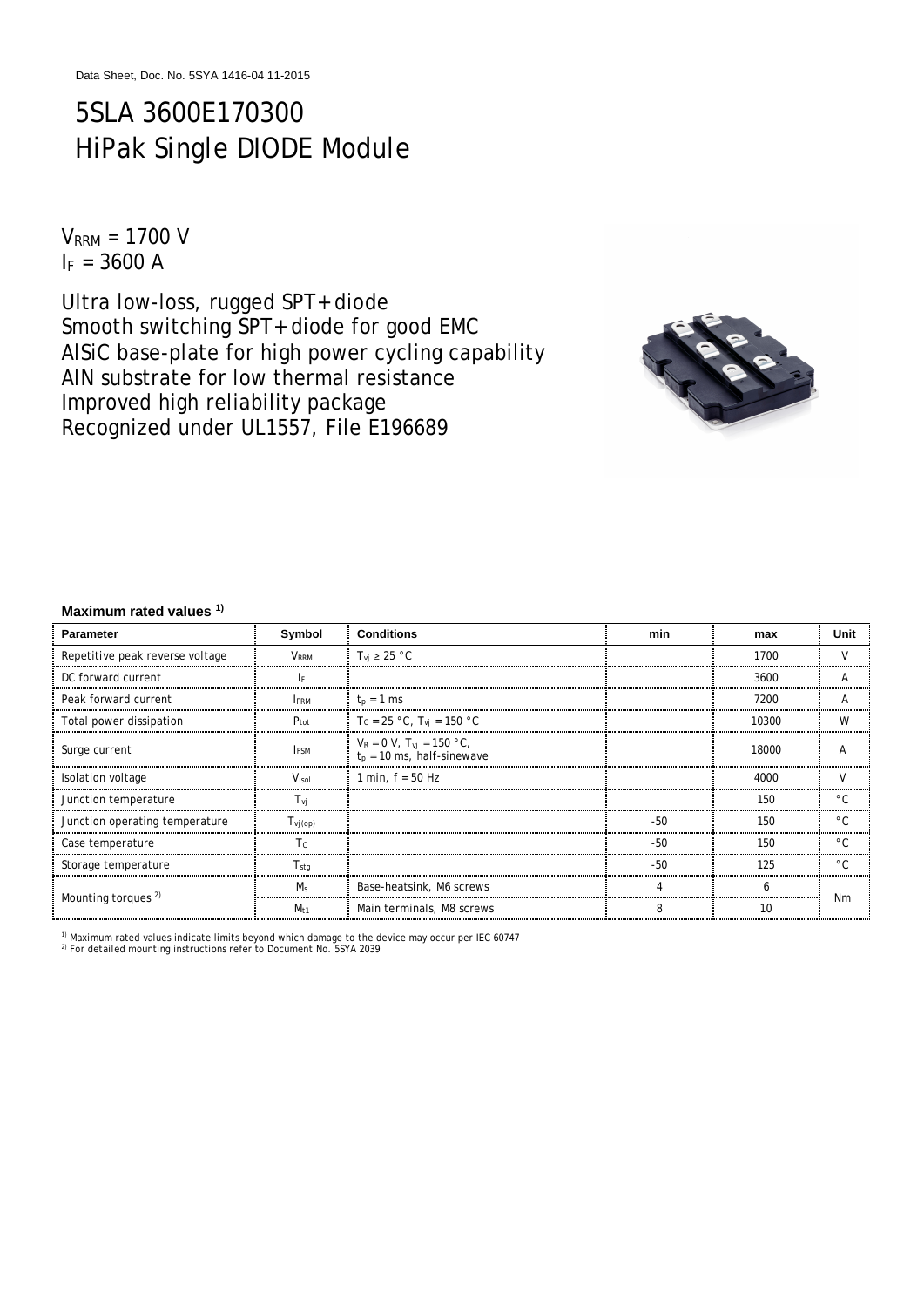### **Diode characteristic values 3)**

| <b>Parameter</b>              | Symbol                    | <b>Conditions</b>                        |                                  | min | typ  | max | Unit         |
|-------------------------------|---------------------------|------------------------------------------|----------------------------------|-----|------|-----|--------------|
| Forward voltage <sup>4)</sup> | $V_F$                     | $F = 3600 A$                             | $T_{vj} = 25 °C$                 |     | 1.85 | 2.2 | $\mathsf{V}$ |
|                               |                           |                                          | $T_{\text{vj}} = 125 \text{ °C}$ |     | 1.95 | 2.3 | V            |
|                               |                           |                                          | $T_{\text{vj}} = 150 \text{ °C}$ |     | 1.9  |     | V            |
|                               |                           |                                          | $T_{\text{vj}} = 25 \text{ °C}$  |     | 0.02 |     | mA           |
| Continuous reverse current    | $\mathsf{I}_{\mathsf{R}}$ | $V_R = 1700 A$                           | $T_{\text{vj}} = 125 \text{ °C}$ |     | 20   | 40  | mA           |
|                               |                           |                                          | $T_{\text{vj}} = 150 \text{ °C}$ |     | 70   |     | mA           |
|                               |                           |                                          | $T_{\text{vj}} = 25 \text{ °C}$  |     | 2030 |     | $\mathsf{A}$ |
| Reverse recovery current      | $\mathsf{l}_{\text{rr}}$  |                                          | $T_{\text{vi}} = 125 \text{ °C}$ |     | 2340 |     | A            |
|                               |                           |                                          | $T_{\text{vj}} = 150 \text{ °C}$ |     | 2500 |     | Α            |
|                               |                           |                                          | $T_{\text{vj}} = 25 \text{ °C}$  |     | 1000 |     | μC           |
| Recovered charge              | $Q_{rr}$                  | $V_{CC}$ = 900 V,                        | $T_{\text{vj}} = 125 \text{ °C}$ |     | 1560 |     | $\mu$ C      |
|                               |                           | $I_F = 3600 A$ ,<br>$di/dt = 11.5 kA/µs$ | $T_{\text{vj}} = 150 \text{ °C}$ |     | 1820 |     | μC           |
| Reverse recovery time         |                           | $L_{\sigma}$ = 50 nH, inductive load     | $T_{\text{vj}} = 25 \text{ °C}$  |     | 900  |     | ns           |
|                               | $t_{rr}$                  | switch: 5SNA 3600E170300                 | $T_{\text{vj}} = 125 \text{ °C}$ |     | 1230 |     | ns           |
|                               |                           |                                          | $T_{\text{vj}} = 150 \text{ °C}$ |     | 1320 |     | ns           |
| Reverse recovery energy       |                           |                                          | $T_{\text{vj}} = 25 \text{ °C}$  |     | 710  |     | mJ           |
|                               | Erec                      |                                          | $T_{\text{vj}} = 125 \text{ °C}$ |     | 1080 |     | mJ           |
|                               |                           |                                          | $T_{vi}$ = 150 °C                |     | 1260 |     | mJ           |

 $^{\rm 3)}$  Characteristic values according to IEC 60747 - 2<br><sup>4)</sup> Forward voltage is given at chip level

## **Package properties 5)**

| <b>Parameter</b>             | Symbol             | <b>Conditions</b>          | min | typ   | max   | Unit      |
|------------------------------|--------------------|----------------------------|-----|-------|-------|-----------|
| Diode thermal resistance     | $R_{th(i-c)DIODE}$ |                            |     |       | 0.012 | K/W       |
| junction to case             |                    |                            |     |       |       |           |
| Diode thermal resistance $2$ | $R_{th(c-s)DIODE}$ | Diode, λ grease = 1W/m x K |     | 0.018 |       | K/W       |
| case to heatsink             |                    |                            |     |       |       |           |
| Comparative tracking index   | CTI                |                            | 600 |       |       |           |
| Module stray inductance      | $L_{\sigma}$ AC    |                            |     | 8     |       | nH        |
| Resistance, terminal-chip    |                    | $T_c = 25 °C$              |     | 0.055 |       |           |
|                              | $RAA' + CC'$       | $T_c = 125 °C$             |     | 0.075 |       | $m\Omega$ |
|                              |                    | $T_c = 150 °C$             |     | 0.080 |       |           |

<sup>2)</sup> For detailed mounting instructions refer to ABB Document No. 5SYA 2039

# **Mechanical properties 5)**

| <b>Parameter</b>          | Symbol    | <b>Conditions</b>        |                | min  | typ            | max | Unit |
|---------------------------|-----------|--------------------------|----------------|------|----------------|-----|------|
| <b>Dimensions</b>         | L x W x H | Typical                  |                |      | 190 x 140 x 38 |     | mm   |
| Clearance distance in air |           | according to IEC 60664-1 | Term, to base: | 23   |                |     | mm   |
|                           | dа        | and EN 50124-1           | Term, to term: | 19   |                |     |      |
| Surface creepage distance |           | according to IEC 60664-1 | Term, to base: | 28.2 |                |     |      |
|                           | d٤        | and EN 50124-1           | Term. to term: | 28.2 |                |     | mm   |
| Mass                      | m         |                          |                |      | 1200           |     |      |

5) Package and mechanical properties according to IEC 60747 – 15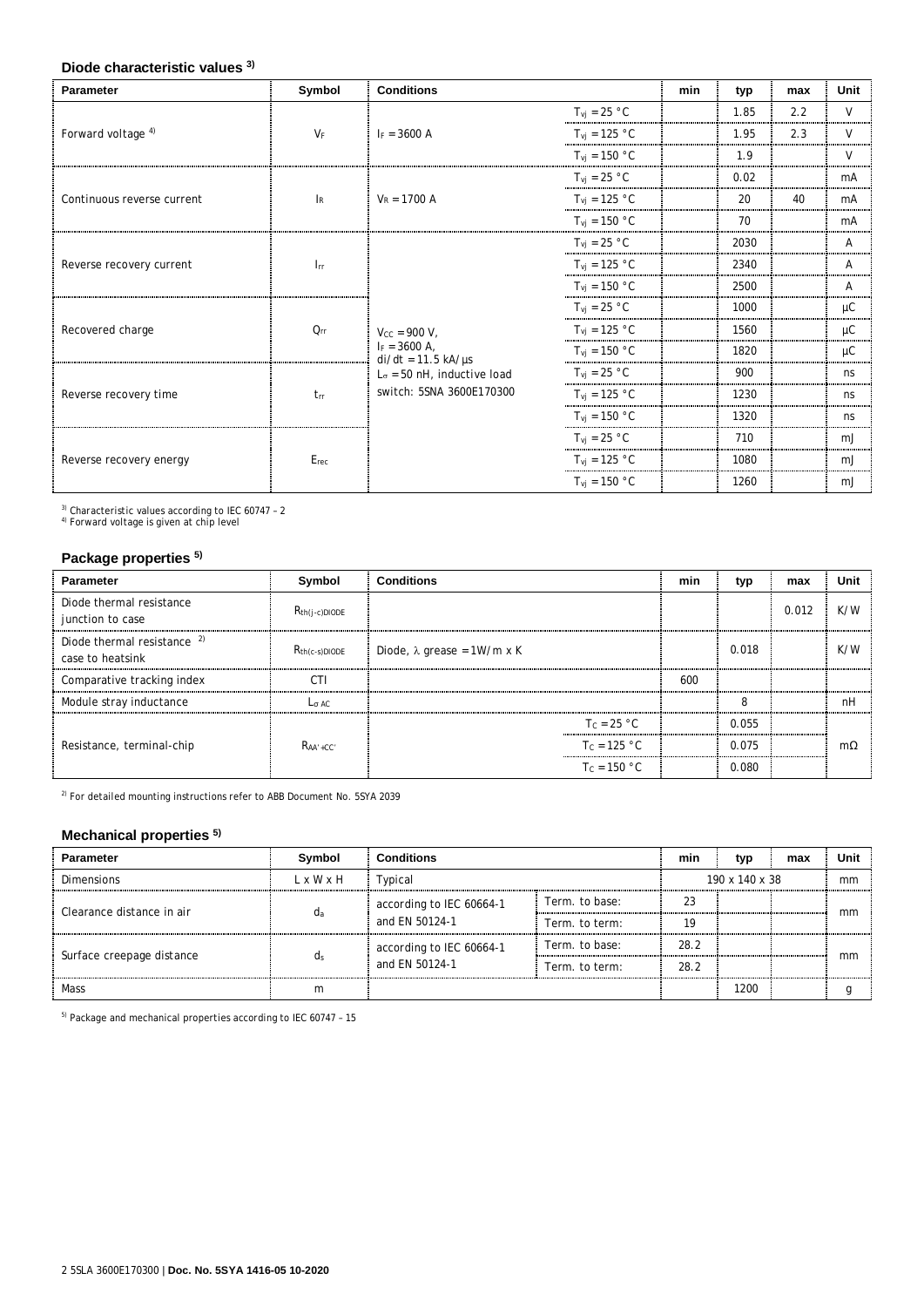## **Electrical configuration**







<sup>2)</sup> For detailed mounting instructions refer to Document No. 5SYA 2039

This is an electrostatic sensitive device, please observe the international standard IEC 60747-1, chap. IX. This product has been designed and qualified for Industrial Level.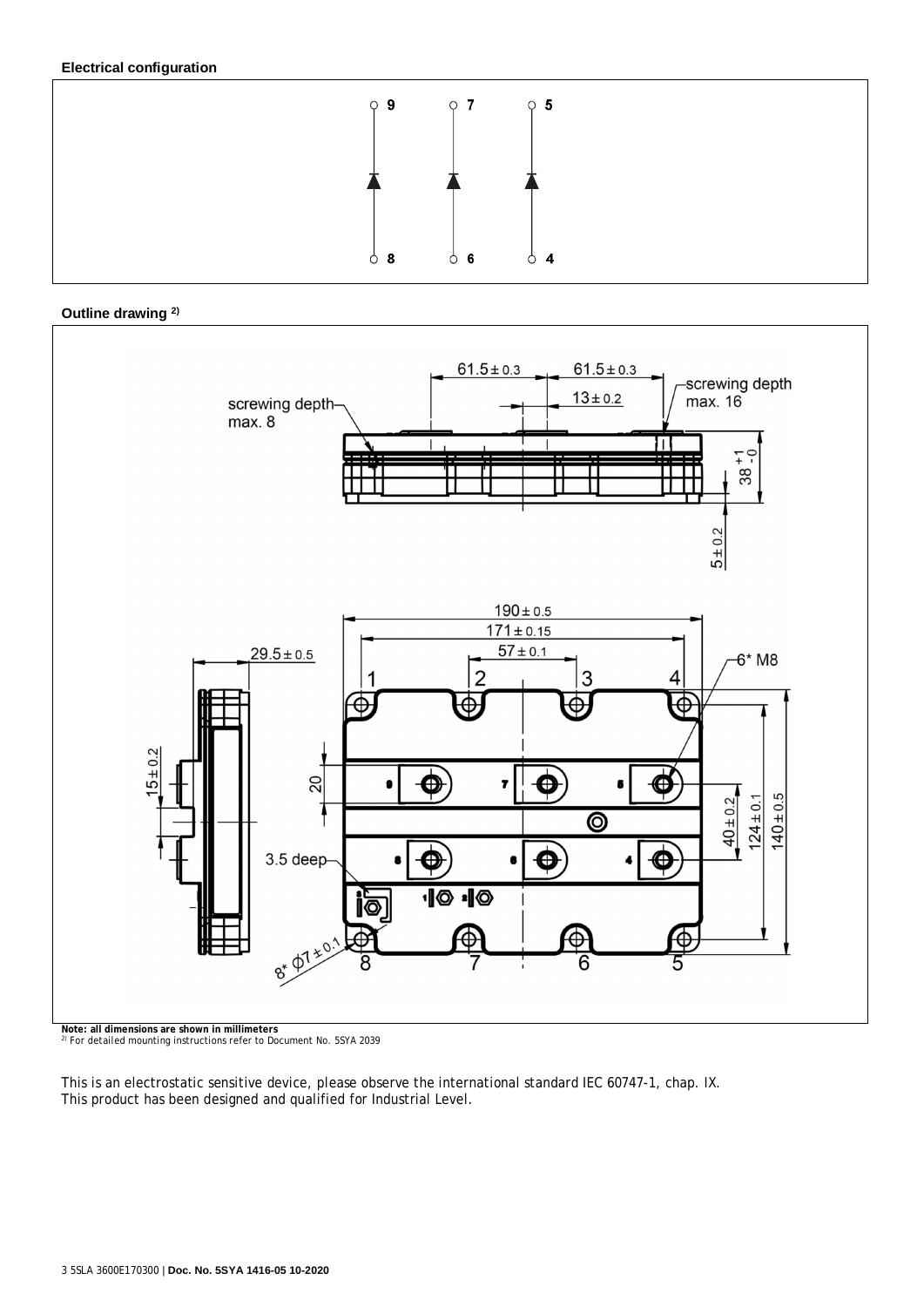

**Fig. 1** Typical reverse recovery characteristics vs. forward current **Fig. 2** Typical reverse recovery characteristics vs. di/dt



**Fig. 3** Typicial diode forward characteristics chip level **Fig. 4** Safe operating area diode (SOA)